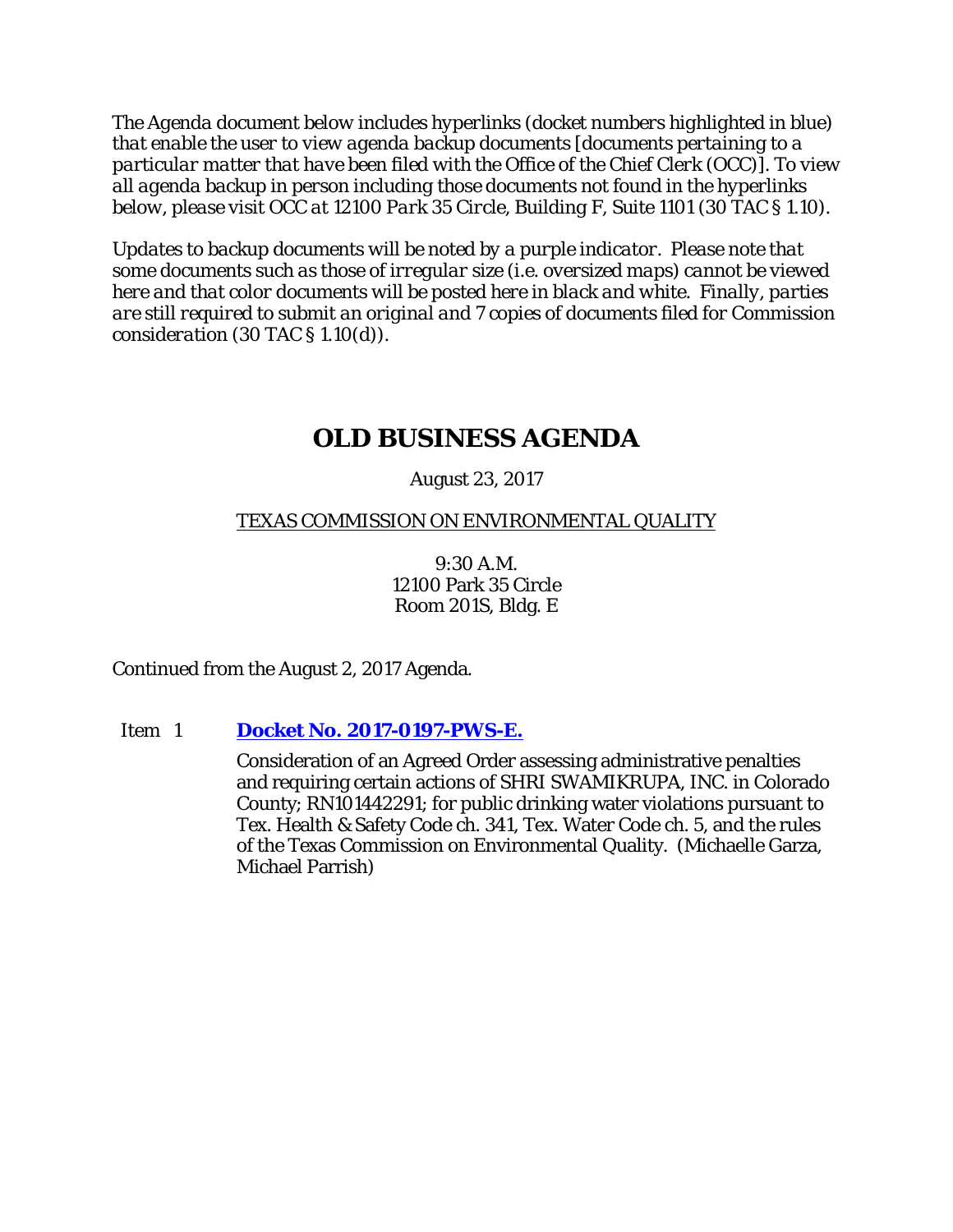# **AGENDA**

# August 23, 2017

# TEXAS COMMISSION ON ENVIRONMENTAL QUALITY

9:30 A.M. 12100 Park 35 Circle Room 201S, Bldg. E

### **PROPOSALS FOR DECISION**

### Item 1 **[TCEQ Docket No. 2016-0763-PST-E; SOAH Docket No. 582-17-](http://www.tceq.texas.gov/assets/public/comm_exec/agendas/comm/backup/Agendas/2017/08-23-2017/myong.pdf) [0875.](http://www.tceq.texas.gov/assets/public/comm_exec/agendas/comm/backup/Agendas/2017/08-23-2017/myong.pdf)**

Consideration of the Administrative Law Judge's Proposal for Decision and Proposed Order assessing administrative penalties against and requiring certain actions of Myong Rehman dba KP Foods in Bastrop County, Texas; RN101490498; regarding petroleum storage tank violations pursuant to Tex. Water Code ch. 26 and the rules of the Texas Commission on Environmental Quality. The Commission will also consider the record, timely related filings, exceptions and replies. (Clayton Smith)

# Item 2 **[TCEQ Docket No. 2016-0290-PST-E; SOAH Docket No. 582-17-](http://www.tceq.texas.gov/assets/public/comm_exec/agendas/comm/backup/Agendas/2017/08-23-2017/pradhan.pdf) [1688.](http://www.tceq.texas.gov/assets/public/comm_exec/agendas/comm/backup/Agendas/2017/08-23-2017/pradhan.pdf)**

Consideration of the Administrative Law Judge's Proposal for Decision and Proposed Order assessing administrative penalties against Pradhan and Company, Inc. dba Express Food in Tarrant County, Texas; RN102261773; regarding petroleum storage tank violations pursuant to Tex. Water Code ch. 26 and the rules of the Texas Commission on Environmental Quality. The Commission will also consider the record, timely related filings, exceptions and replies. (Clayton Smith)

### **HEARING REQUESTS/REQUESTS FOR RECONSIDERATION**

### Item 3 **[Docket No. 2017-0741-MWD.](http://www.tceq.texas.gov/assets/public/comm_exec/agendas/comm/backup/Agendas/2017/08-23-2017/providence.pdf)**

Consideration of the application by Texas Providence Investments, LLC, for new Texas Pollutant Discharge Elimination System Permit No. WQ0015460001 to authorize the discharge of treated domestic wastewater at a daily average flow not to exceed 8,000 gallons per day. The facility will be located at 13722 Kluge Road, in Cypress, Harris County, Texas 77429. The Commission will also consider requests for hearing or reconsideration, related responses and replies, public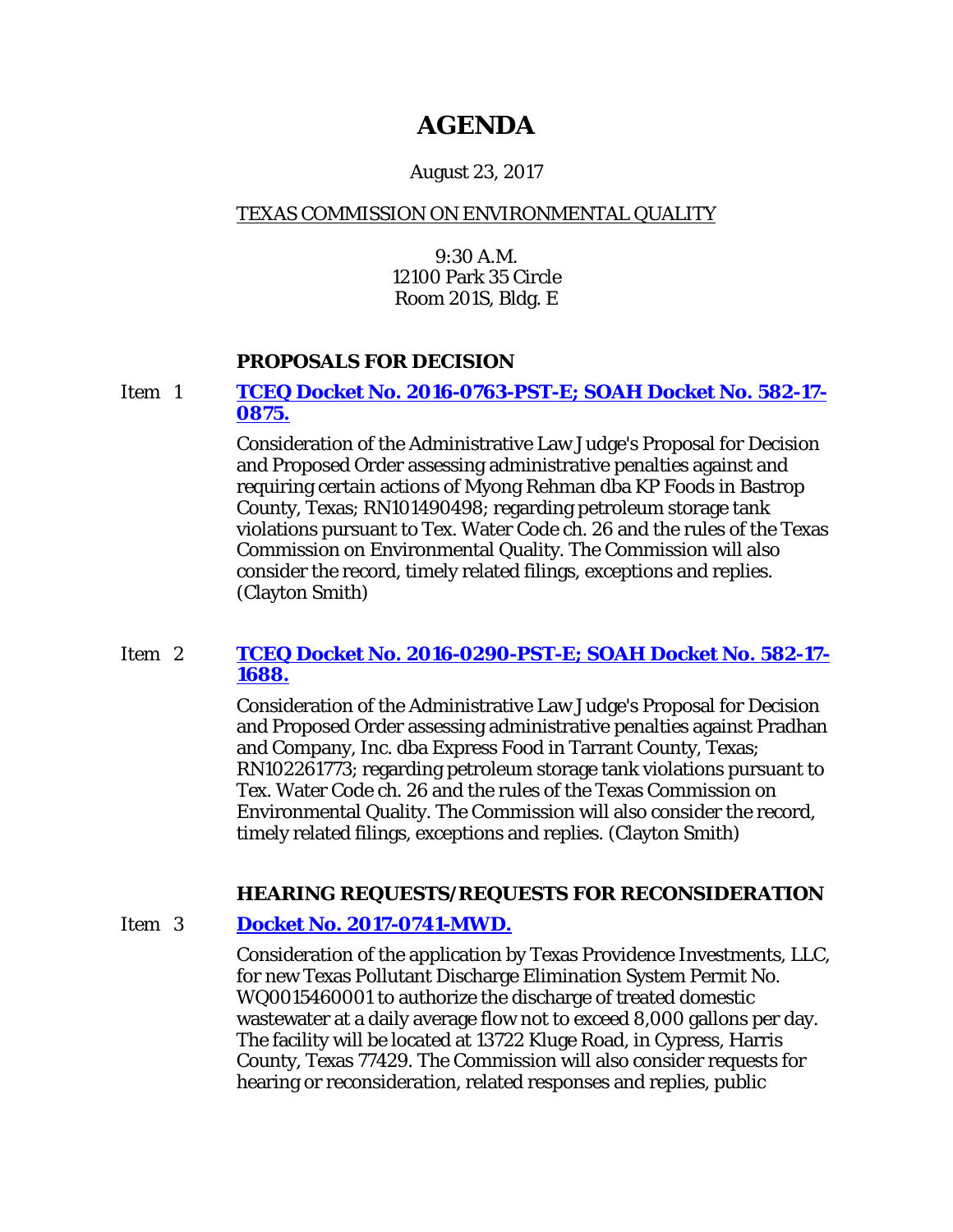comment, and the Executive Director's response to comments. (John O. Onyenobi, Ashley McDonald)

# Item 4 **[Docket No. 2017-0688-MSW.](http://www.tceq.texas.gov/assets/public/comm_exec/agendas/comm/backup/Agendas/2017/08-23-2017/farmers.pdf)**

Consideration of an application by The City of Farmers Branch for proposed major amendment, Municipal Solid Waste Permit No. 1312B, to authorize the horizontal and vertical expansion of an existing Type I municipal solid waste landfill in Denton County. The existing Camelot Landfill facility is located at 580 Huffines Boulevard, Lewisville, Texas 75056. The Commission will also consider requests for hearing or reconsideration, related responses and replies, public comment, and the Executive Director's Response to Comments. (Dwight Russell, Diane Goss)

# Item 5 **Docket No. [2017-0740-MWD.](http://www.tceq.texas.gov/assets/public/comm_exec/agendas/comm/backup/Agendas/2017/08-23-2017/quadvest.pdf)**

Consideration of the application by Quadvest, L.P., for new Texas Pollutant Discharge Elimination System Permit No. WQ0015452001, to authorize the discharge of treated domestic wastewater at a daily average flow not to exceed 0.060 million gallons per day (MGD) in the Interim I phase, 0.24 MGD in the Interim II phase, and 0.75 MGD in the Final phase. The wastewater treatment facility will be located approximately 1000 feet north-northeast of the intersection of Paul Campbell Loop Road and Plum Drive, in Liberty County, Texas 77327. The Commission will also consider requests for hearing or reconsideration, related responses and replies, public comment, and the Executive Director's response to comments. (Julian Centeno, Jr., Linda Horng)

### Item 6 **Docket No. [2017-0906-AIR.](http://www.tceq.texas.gov/assets/public/comm_exec/agendas/comm/backup/Agendas/2017/08-23-2017/cherry.pdf)**

Consideration of application by Cherry Crushed Concrete, Inc., for Air Quality Permit No. 139955, to authorize the construction of a new concrete crushing plant to be located at 9200 Winfield Road, Houston, Harris County, Texas. The Commission will also consider requests for hearing or reconsideration, related responses and replies, public comment, and the Executive Director's Response to Comments. (Bill Moody, Amy Prescott)

### **BUDGET MATTER**

### Item 7 **Docket No. [2017-1052-BGT.](http://www.tceq.texas.gov/assets/public/comm_exec/agendas/comm/backup/Agendas/2017/08-23-2017/1052BGT.pdf)**

Consideration and Approval of the Agency's FY 2018 Operating Budget. (Elizabeth Sifuentez Koch and Liz Day)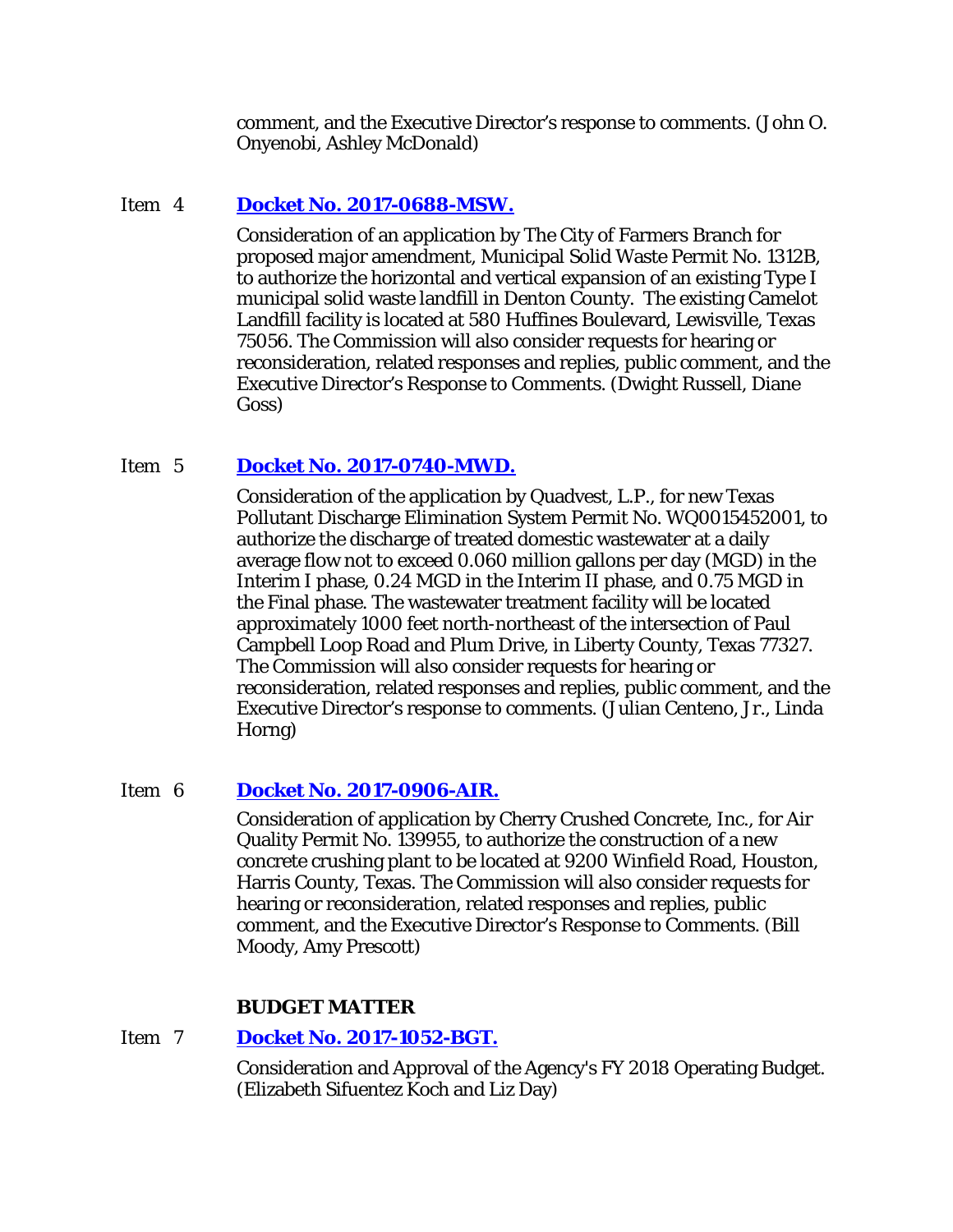### **AUDIT MATTER**

Item 8 **Docket No. [2017-0745-AUD.](http://www.tceq.texas.gov/assets/public/comm_exec/agendas/comm/backup/Agendas/2017/08-23-2017/0745AUD.pdf)**

Consideration and approval of the TCEQ Chief Auditor's Office Fiscal Year 2018 Audit Plan. (Carlos Contreras)

### **AIR QUALITY ENFORCEMENT AGREED ORDERS**

### Item 9 **[Docket No. 2017-0373-AIR-E.](http://www.tceq.texas.gov/assets/public/comm_exec/agendas/comm/backup/Agendas/2017/08-23-2017/0373AIR.pdf)**

Consideration of an Agreed Order assessing administrative penalties against KM Liquids Terminals LLC in Harris County; RN100224815; for air quality violations pursuant to Tex. Health & Safety Code ch. 382, Tex. Water Code ch. 7, and the rules of the Texas Commission on Environmental Quality, including specifically 30 Tex. Admin. Code ch. 60. (Abigail Lindsey, Michael Parrish)

### Item 10 **[Docket No. 2016-1081-AIR-E.](http://www.tceq.texas.gov/assets/public/comm_exec/agendas/comm/backup/Agendas/2017/08-23-2017/1081AIR.pdf)**

Consideration of an Agreed Order assessing administrative penalties and requiring certain actions of Odfjell Terminals (Houston) Inc. in Harris County; RN100218411; for air quality violations pursuant to Tex. Health & Safety Code ch. 382, Tex. Water Code ch. 7, and the rules of the Texas Commission on Environmental Quality, including specifically 30 Tex. Admin. Code ch. 60. (Carol McGrath, Michael Parrish)

### Item 11 **[Docket No. 2017-0173-AIR-E.](http://www.tceq.texas.gov/assets/public/comm_exec/agendas/comm/backup/Agendas/2017/08-23-2017/0173AIR.pdf)**

Consideration of an Agreed Order assessing administrative penalties and requiring certain actions of Targa Midstream Services LLC in Wise County; RN100238716; for air quality violations pursuant to Tex. Health & Safety Code ch. 382, Tex. Water Code ch. 7, and the rules of the Texas Commission on Environmental Quality, including specifically 30 Tex. Admin. Code ch. 60. (Abigail Lindsey, Michael Parrish)

### Item 12 **[Docket No. 2016-1909-AIR-E.](http://www.tceq.texas.gov/assets/public/comm_exec/agendas/comm/backup/Agendas/2017/08-23-2017/1909AIR.pdf)**

Consideration of an Agreed Order assessing administrative penalties against Texas Eastern Transmission, LP in Dewitt County; RN100212547; for air quality violations pursuant to Tex. Health & Safety Code ch. 382, Tex. Water Code ch. 7, and the rules of the Texas Commission on Environmental Quality, including specifically 30 Tex. Admin. Code ch. 60. (Rajesh Acharya, Michael Parrish)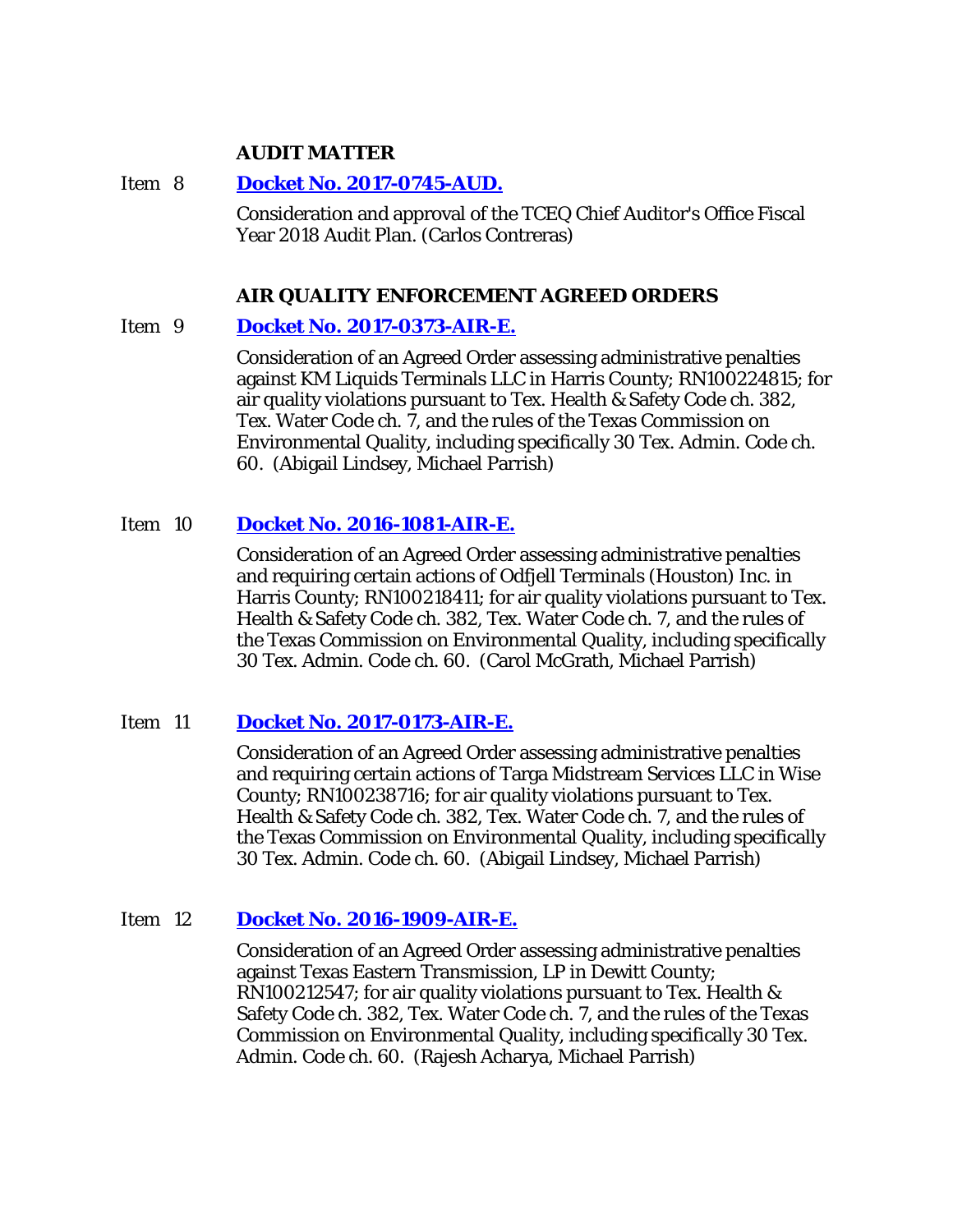### **INDUSTRIAL WASTE DISCHARGE ENFORCEMENT AGREED ORDER**

### Item 13 **[Docket No. 2016-2118-IWD-E.](http://www.tceq.texas.gov/assets/public/comm_exec/agendas/comm/backup/Agendas/2017/08-23-2017/2118IWD.pdf)**

Consideration of an Agreed Order assessing administrative penalties against US Ecology Texas, Inc. in Nueces County; RN101445666; for water quality violations pursuant to Tex. Water Code chs. 7 and 26, and the rules of the Texas Commission on Environmental Quality, including specifically 30 Tex. Admin. Code ch. 60. (Caleb Olson, Michael Parrish)

# **MULTI-MEDIA MATTER ENFORCEMENT AGREED ORDER**

### Item 14 **[Docket No. 2016-1084-MLM-E.](http://www.tceq.texas.gov/assets/public/comm_exec/agendas/comm/backup/Agendas/2017/08-23-2017/1084MLM.pdf)**

Consideration of an Agreed Order assessing administrative penalties and requiring certain actions of Star Container Company Inc. in Mason County; RN105726475; for air quality and industrial and hazardous waste violations pursuant to Tex. Health & Safety Code chs. 361 and 382, Tex. Water Code chs. 7 and 26, and the rules of the Texas Commission on Environmental Quality, including specifically 30 Tex. Admin. Code ch. 60. (Keith Frank, Michael Parrish)

### **MUNICIPAL WASTE DISCHARGE ENFORCEMENT AGREED ORDERS**

### Item 15 **[Docket No. 2016-1648-MWD-E.](http://www.tceq.texas.gov/assets/public/comm_exec/agendas/comm/backup/Agendas/2017/08-23-2017/1648MWD.pdf)**

Consideration of an Agreed Order assessing administrative penalties and requiring certain actions of the City of Boerne in Kendall County; RN105653398; for water quality violations pursuant to Tex. Water Code chs. 7 and 26 and the rules of the Texas Commission on Environmental Quality, including specifically 30 Tex. Admin. Code ch. 60. (Melissa Castro, Michael Parrish)

### Item 16 **[Docket No. 2016-1621-MWD-E.](http://www.tceq.texas.gov/assets/public/comm_exec/agendas/comm/backup/Agendas/2017/08-23-2017/1621MWD.pdf)**

Consideration of an Agreed Order assessing administrative penalties and requiring certain actions of Galveston County Water Control and Improvement District No. 8 in Galveston County; RN102286341; for water quality violations pursuant to Tex. Water Code chs. 7 and 26 and the rules of the Texas Commission on Environmental Quality, including specifically 30 Tex. Admin. Code ch. 60. (Claudia Corrales, Michael Parrish)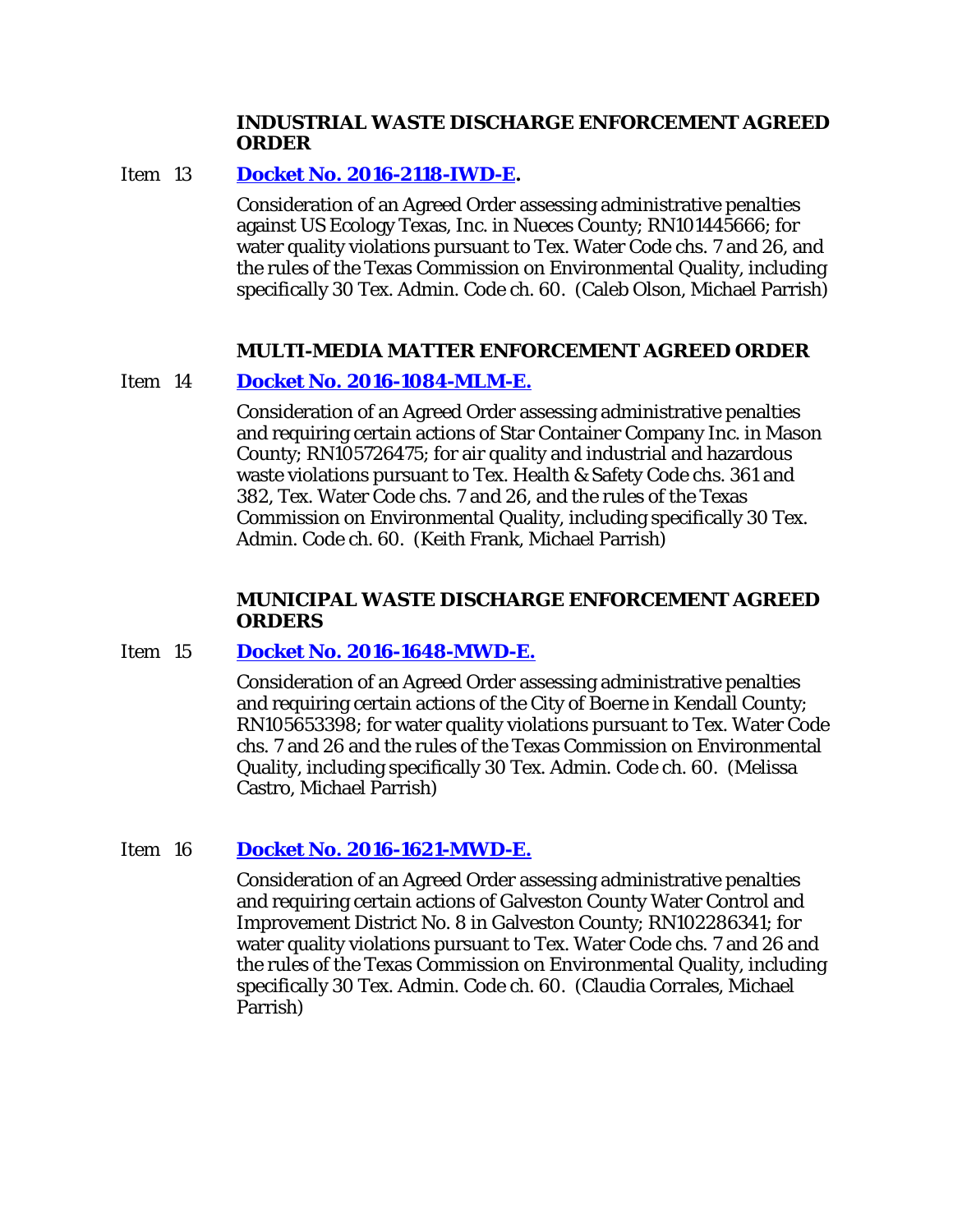### **PETROLEUM STORAGE TANK ENFORCEMENT AGREED ORDERS**

# Item 17 **Docket No. [2016-1663-PST-E.](http://www.tceq.texas.gov/assets/public/comm_exec/agendas/comm/backup/Agendas/2017/08-23-2017/1663PST.pdf)**

Consideration of an Agreed Order assessing administrative penalties against and requiring certain actions of DHP Sales & Services Inc dba Champs Food Mart in Harris County; RN102236270; for petroleum storage tank violations pursuant to Tex. Water Code chs. 7 and 26, Texas Health & Safety Code ch. 382, and the rules of the Texas Commission on Environmental Quality, including specifically 30 Tex. Admin. Code ch. 60. (Adam Taylor, Janice Hernandez)

# Item 18 **Docket No. [2015-1093-PST-E.](http://www.tceq.texas.gov/assets/public/comm_exec/agendas/comm/backup/Agendas/2017/08-23-2017/1093PST.pdf)**

Consideration of an Agreed Order assessing administrative penalties against and requiring certain actions of GOLD STAR, LLC in Dallas County; RN101556918; for petroleum storage tank violations pursuant to Tex. Water Code chs. 7 and 26 and the rules of the Texas Commission on Environmental Quality, including specifically 30 Tex. Admin. Code ch. 60. (Lena Roberts, Janice Hernandez)

# Item 19 **Docket No. [2015-1734-PST-E.](http://www.tceq.texas.gov/assets/public/comm_exec/agendas/comm/backup/Agendas/2017/08-23-2017/1734PST.pdf)**

Consideration of an Agreed Order assessing administrative penalties against and requiring certain actions of HICKS OIL & BUTANE CO. in Cameron County; RN102965662; for petroleum storage tank violations pursuant to Tex. Water Code chs. 7 and 26 and the rules of the Texas Commission on Environmental Quality, including specifically 30 Tex. Admin. Code ch. 60. (Clayton Smith, Janice Hernandez)

# Item 20 **Docket No. [2015-1780-PST-E.](http://www.tceq.texas.gov/assets/public/comm_exec/agendas/comm/backup/Agendas/2017/08-23-2017/1780PST.pdf)**



Consideration of an Agreed Order assessing administrative penalties against and requiring certain actions of Jai Shree Ambe Corporation dba 18th Street Food Mart in McLennan County; RN102368925; for air quality violations pursuant to Tex. Water Code ch. 7 and 26 and the rules of the Texas Commission on Environmental Quality, including specifically 30 Tex. Admin. Code ch. 60. (Ian Groetsch, Janice Hernandez)

# Item 21 **[Docket No. 2016-2091-PST-E.](http://www.tceq.texas.gov/assets/public/comm_exec/agendas/comm/backup/Agendas/2017/08-23-2017/2091PST.pdf)**

Consideration of an Agreed Order assessing administrative penalties and requiring certain actions of DFW FUEL CITY, INC. dba Fuel Town in Dallas County; RN101650554; for petroleum storage tank violations pursuant to Tex. Water Code chs. 7 and 26 and the rules of the Texas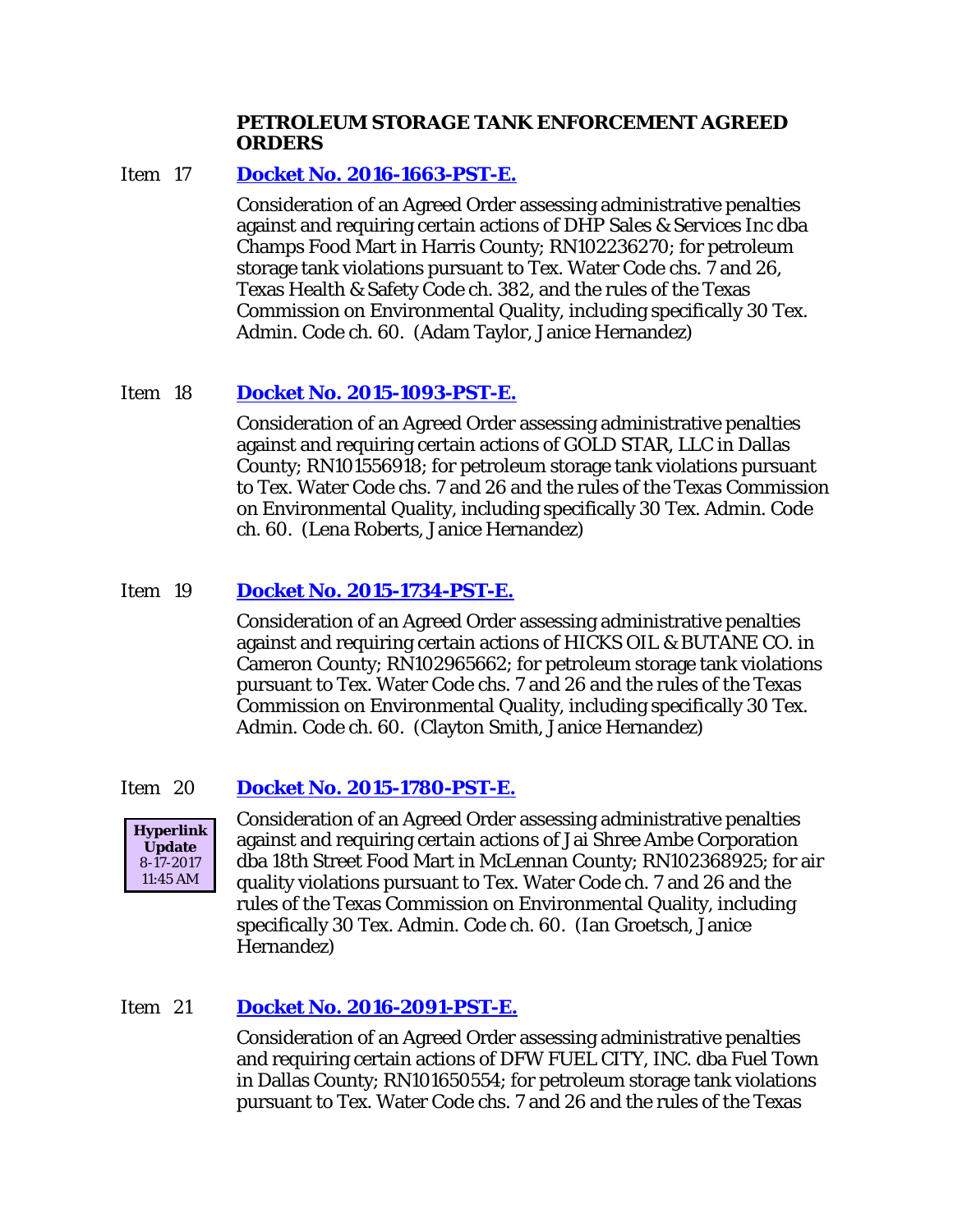Commission on Environmental Quality, including specifically 30 Tex. Admin. Code ch. 60. (Jonathan Nguyen, Michael Parrish)

# Item 22 **[Docket No. 2016-1954-PST-E.](http://www.tceq.texas.gov/assets/public/comm_exec/agendas/comm/backup/Agendas/2017/08-23-2017/1954PST.pdf)**

Consideration of an Agreed Order assessing administrative penalties and requiring certain actions of GoPetro Transport LLC in Nueces County; RN107747370; for petroleum storage tank violations pursuant to Tex. Water Code chs. 7 and 26 and the rules of the Texas Commission on Environmental Quality, including specifically 30 Tex. Admin. Code ch. 60. (Stephanie McCurley, Michael Parrish)

# Item 23 **[Docket No. 2016-1290-PST-E.](http://www.tceq.texas.gov/assets/public/comm_exec/agendas/comm/backup/Agendas/2017/08-23-2017/1290PST.pdf)**

Consideration of an Agreed Order assessing administrative penalties against OZMIR, INC. dba SUPER TRAC in Dallas County; RN101536092; for petroleum storage tank violations pursuant to Tex. Water Code chs. 7 and 26 and the rules of the Texas Commission on Environmental Quality, including specifically 30 Tex. Admin. Code ch. 60. (Jason Fraley, Michael Parrish)

# Item 24 **[Docket No. 2016-1982-PST-E.](http://www.tceq.texas.gov/assets/public/comm_exec/agendas/comm/backup/Agendas/2017/08-23-2017/1982PST.pdf)**

Consideration of an Agreed Order assessing administrative penalties and requiring certain actions of YETI INVESTMENT LLC dba Kiranna 101 in Collin County; RN101443265; for petroleum storage tank violations pursuant to Tex. Water Code chs. 7 and 26 and the rules of the Texas Commission on Environmental Quality, including specifically 30 Tex. Admin. Code ch. 60. (Benjamin Sakmar, Michael Parrish)

### **PETROLEUM STORAGE TANK ENFORCEMENT DEFAULT AND SHUTDOWN ORDER**

# Item 25 **Docket No. [2016-0724-PST-E.](http://www.tceq.texas.gov/assets/public/comm_exec/agendas/comm/backup/Agendas/2017/08-23-2017/0724PST.pdf)**

Consideration of a Default and Shutdown Order assessing administrative penalties against and requiring certain actions of Naila Partners, Ltd. dba Handi Plus in Bexar County; RN101377158; for petroleum storage tank violations pursuant to Tex. Water Code chs. 7 and 26 and the rules of the Texas Commission on Environmental Quality, including specifically 30 Tex. Admin. Code ch. 60. (Clayton Smith, Janice Hernandez)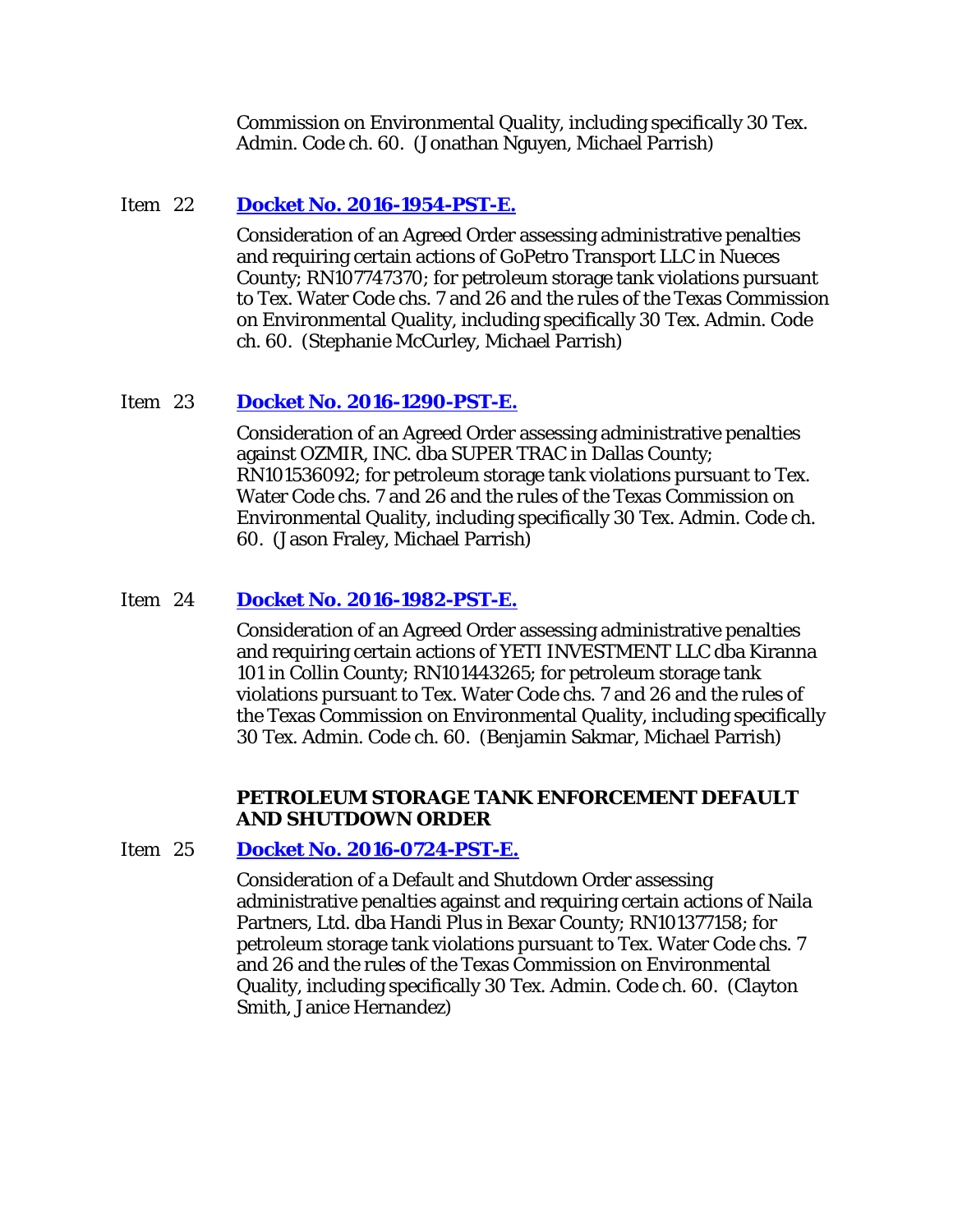### **PUBLIC WATER SYSTEM ENFORCEMENT AGREED ORDERS**

### Item 26 **[Docket No. 2017-0122-PWS-E.](http://www.tceq.texas.gov/assets/public/comm_exec/agendas/comm/backup/Agendas/2017/08-23-2017/0122PWS.pdf)**

Consideration of an Agreed Order assessing administrative penalties and requiring certain actions of CAMP RIO VISTA, INC. in Kerr County; RN101242261; for public drinking water violations pursuant to Tex. Health & Safety Code ch. 341 and the rules of the Texas Commission on Environmental Quality. (Steven Hall, Michael Parrish)

### Item 27 **[Docket No. 2016-0680-PWS-E.](http://www.tceq.texas.gov/assets/public/comm_exec/agendas/comm/backup/Agendas/2017/08-23-2017/0680PWS.pdf)**

Consideration of an Agreed Order assessing administrative penalties and requiring certain actions of the City of Crockett in Houston County; RN101394708; for public drinking water violations pursuant to Tex. Health & Safety Code ch. 341 and the rules of the Texas Commission on Environmental Quality. (Carol McGrath, Michael Parrish)

### Item 28 **[Docket No. 2016-1116-PWS-E.](http://www.tceq.texas.gov/assets/public/comm_exec/agendas/comm/backup/Agendas/2017/08-23-2017/1116PWS.pdf)**

Consideration of an Agreed Order assessing administrative penalties and requiring certain actions of the City of Paducah in Cottle County; RN101385029; for public drinking water violations pursuant to Tex. Health & Safety Code ch. 341 and the rules of the Texas Commission on Environmental Quality. (Michaelle Garza, Michael Parrish)

### Item 29 **Docket No. [2016-0673-PWS-E.](http://www.tceq.texas.gov/assets/public/comm_exec/agendas/comm/backup/Agendas/2017/08-23-2017/0673PWS.pdf)**

Consideration of an Agreed Order assessing administrative penalties against King Ranch, Inc. in Kleberg County; RN101279388; for public drinking water violations pursuant to Tex. Health & Safety Code ch. 341 and the rules of the Texas Commission on Environmental Quality. (Clayton Smith, Janice Hernandez)

### Item 30 **[Docket No. 2016-1788-PWS-E.](http://www.tceq.texas.gov/assets/public/comm_exec/agendas/comm/backup/Agendas/2017/08-23-2017/1788PWS.pdf)**

Consideration of an Agreed Order assessing administrative penalties and requiring certain actions of Gardendale Mobile Home Park, LLC in Ector County; RN101197283; for public drinking water violations pursuant to Tex. Health & Safety Code ch. 341 and the rules of the Texas Commission on Environmental Quality. (James Fisher, Michael Parrish)

### Item 31 **[Docket No. 2016-2012-PWS-E.](http://www.tceq.texas.gov/assets/public/comm_exec/agendas/comm/backup/Agendas/2017/08-23-2017/2012PWS.pdf)**

Consideration of an Agreed Order assessing administrative penalties and requiring certain actions of Prestwick Investments III, LLC in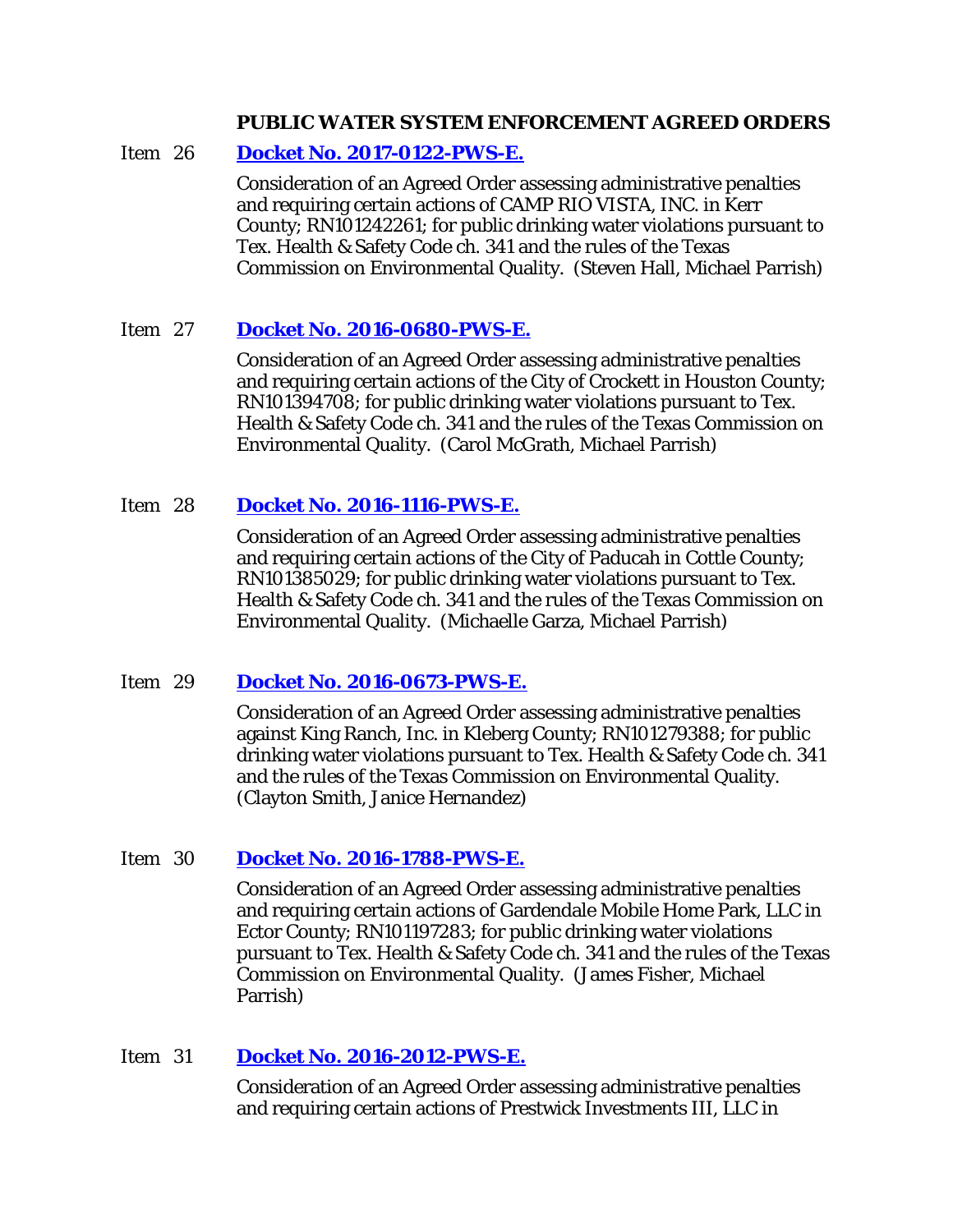Tarrant County; RN101441111; for public drinking water violations pursuant to Tex. Health & Safety Code ch. 341 and the rules of the Texas Commission on Environmental Quality. (Ryan Byer, Michael Parrish)

### Item 32 **[Docket No. 2016-2047-PWS-E.](http://www.tceq.texas.gov/assets/public/comm_exec/agendas/comm/backup/Agendas/2017/08-23-2017/2047PWS.pdf)**

Consideration of an Agreed Order assessing administrative penalties and requiring certain actions of Troy G. Waller dba Rockwell Acres Water System in Randall County; RN101451565; for public drinking water violations pursuant to Tex. Health & Safety Code ch. 341 and the rules of the Texas Commission on Environmental Quality. (Steven Hall, Michael Parrish)

### Item 33 **[Docket No. 2016-1638-PWS-E.](http://www.tceq.texas.gov/assets/public/comm_exec/agendas/comm/backup/Agendas/2017/08-23-2017/1638PWS.pdf)**

Consideration of an Agreed Order assessing administrative penalties and requiring certain actions of Webb County; RN101176170; for public drinking water violations pursuant to Tex. Health & Safety Code ch. 341 and the rules of the Texas Commission on Environmental Quality. (Michaelle Garza, Michael Parrish)

### **MONTHLY ENFORCEMENT REPORT**

### Item 34 **Docket No. [2017-0900-MIS.](http://www.tceq.texas.gov/assets/public/comm_exec/agendas/comm/backup/Agendas/2017/08-23-2017/0900MIS.pdf)**

Consideration of the Texas Commission on Environmental Quality Monthly Enforcement Report, submitted for discussion in accordance with Texas Water Code § 7.003. (Bryan Sinclair, Melissa Cordell)

### **RULE MATTER**

### Item 35 **[Docket No.2016-1070-RUL.](http://www.tceq.texas.gov/assets/public/comm_exec/agendas/comm/backup/Agendas/2017/08-23-2017/1070RUL.pdf)**

Consideration for publication of, and hearing on, proposed amended Sections 307.2, 307.3, 307.6, 307.7, 307.9, and 307.10 of 30 Texas Administrative Code Chapter 307, Texas Surface Water Quality Standards. The proposed rulemaking would provide a periodic public review and revision of the State's surface water quality standards, as provided for in Texas Water Code, Section 26.023 and required by the federal Clean Water Act, Section 303(c). (Debbie Miller, Stefanie Skogen) (Rule Project No. 2016-002-307-OW)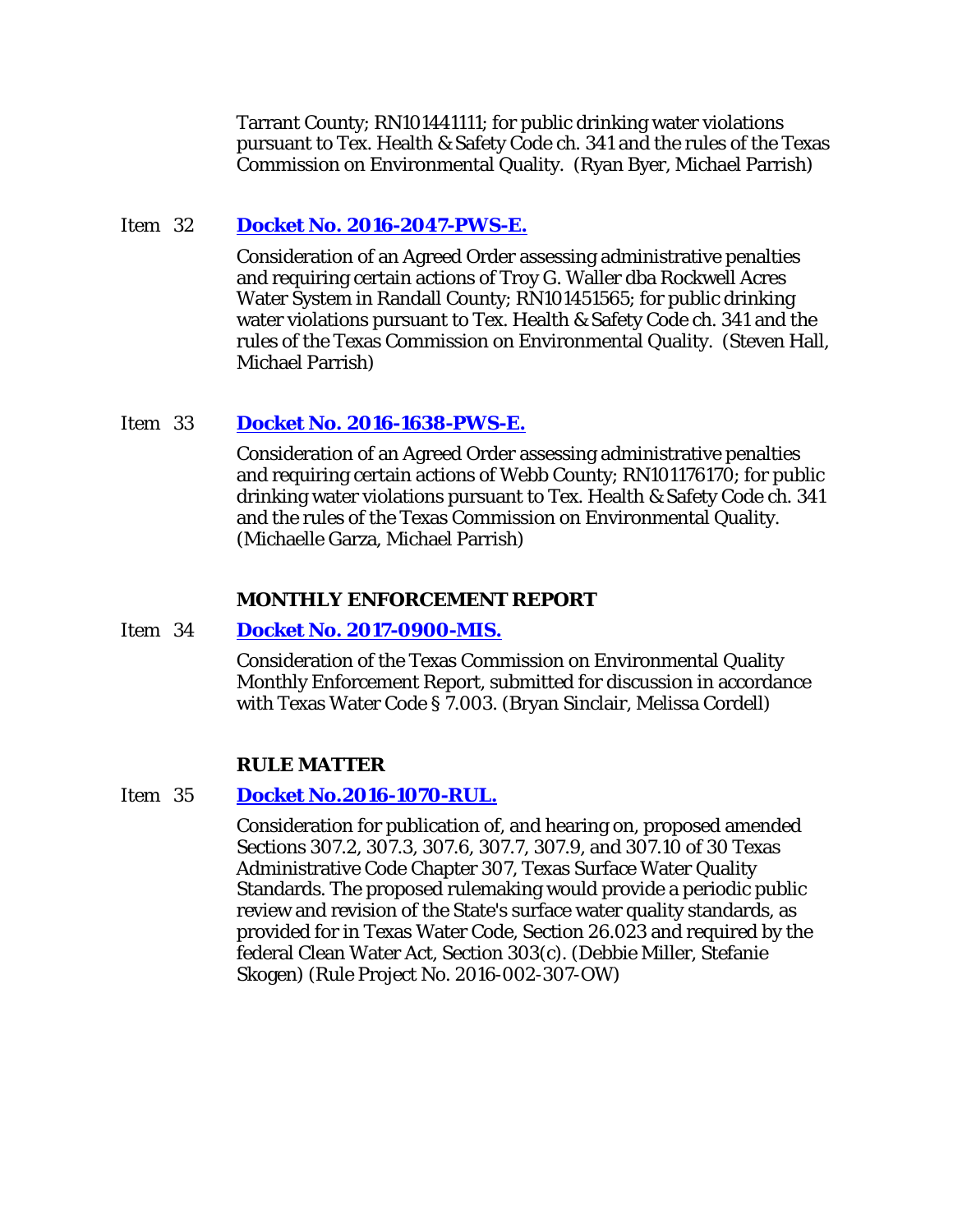#### **EXECUTIVE MEETING**

# Item 36 **Docket No. 2017-0001-EXE.**

The Commission will conduct a closed meeting to receive legal advice from its attorney(s) and will discuss pending or contemplated litigation, and/or settlement offers, as permitted by Section 551.071 of the Texas Open Meetings Act, Chapter 551 of the Texas Government Code. The Commission may also meet in open meeting to take action on this matter as required by Section 551.102 of the Texas Open Meetings Act, Chapter 551 of the Texas Government Code.

# Item 37 **Docket No. 2017-0002-EXE.**

The Commission will conduct a closed meeting to deliberate the appointment, employment, evaluation, reassignment, duties, discipline, or dismissal of the Commission's Executive Director, General Counsel, Chief Clerk, Public Interest Counsel, or Chief Auditor as permitted by Section 551.074 of the Texas Open Meetings Act, Chapter 551 of the Texas Government Code. The Commission may also meet in open meeting to take action on this matter as required by Section 551.102 of the Texas Open Meetings Act, Chapter 551 of the Texas Government Code.

### Item 38 **Docket No. 2017-0003-EXE.**

The Commission will conduct a closed meeting to discuss the employment, evaluation, reassignment, duties, discipline or dismissal of a specific Commission employee(s) as permitted by Section 551.074 of the Texas Open Meetings Act, Chapter 551 of the Texas Government Code. The Commission may also meet in open meeting to take action on this matter as required by Section 551.102 of the Texas Open Meetings Act, Chapter 551 of the Texas Government Code.

### Item 39 **Docket No. 2017-0004-EXE.**

The Commission will conduct a closed meeting to discuss their duties, roles, and responsibilities as Commissioners of the TCEQ pursuant to Section 551.074 of the Texas Open Meetings Act, Chapter 551 of the Texas Government Code. The Commission may also meet in open meeting to take action on this matter as required by Section 551.102 of the Texas Open Meetings Act, Chapter 551 of the Texas Government Code.